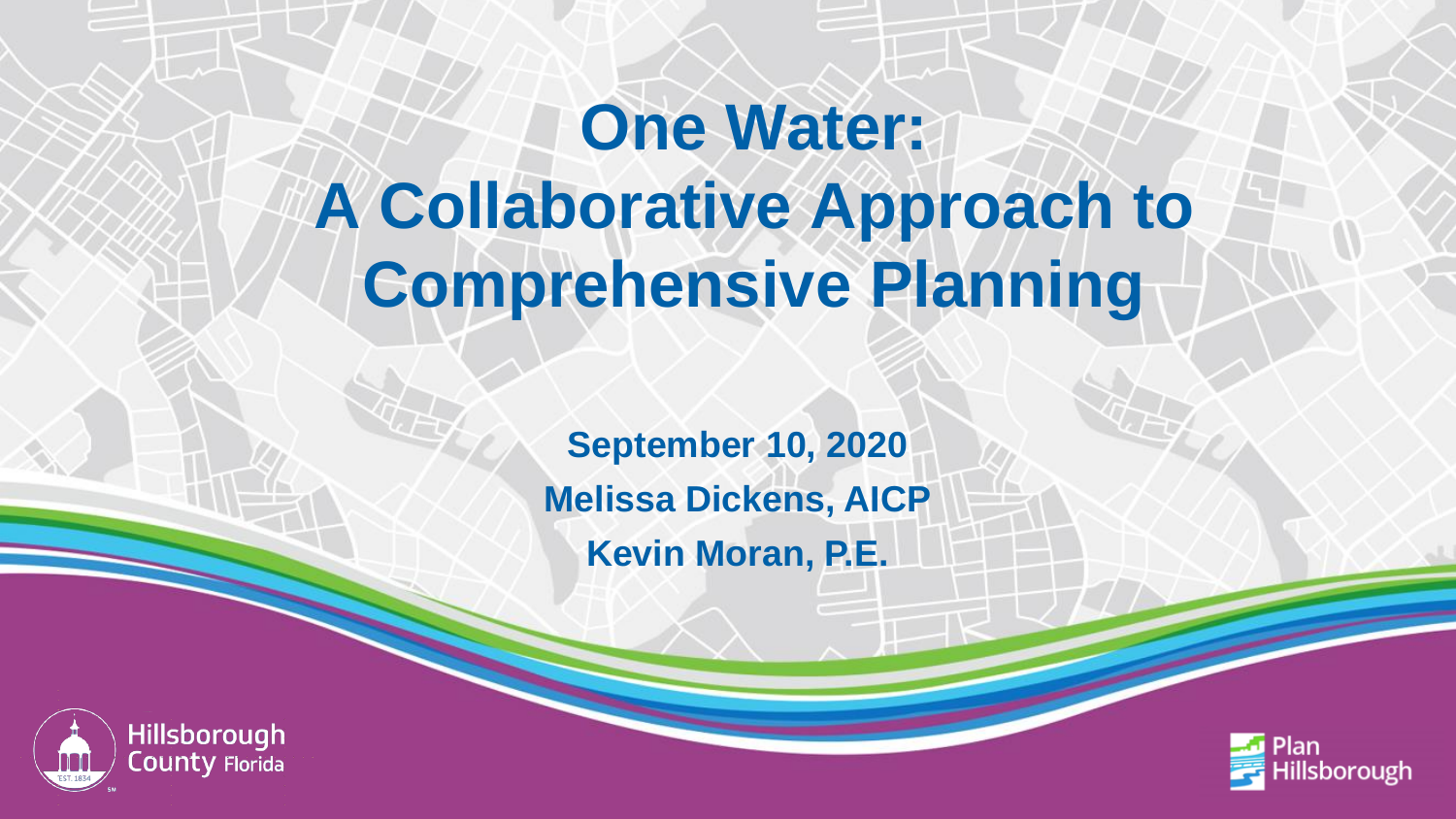## Context and About Us

The Planning Commission is an independent, consolidated planning agency that serves as the long-range planning agency for all four local governments in Hillsborough County. The agency is responsible for the Comprehensive Plans and other studies. Along with the Hillsborough MPO and Hillsborough River Interlocal Planning Board, it is part of Plan Hillsborough.



**Hillsborough County** City-County **Planning Commission** 

Hillsborough County's Environmental Management Division was created to assist the County's utility services with regulatory issues. Regulatory issues include potable water, wastewater, solid waste and stormwater permitting and compliance. The Division also houses the environmental laboratory, which is a full service testing laboratory for water quality testing. The Division is also responsible for the County's resilience planning.

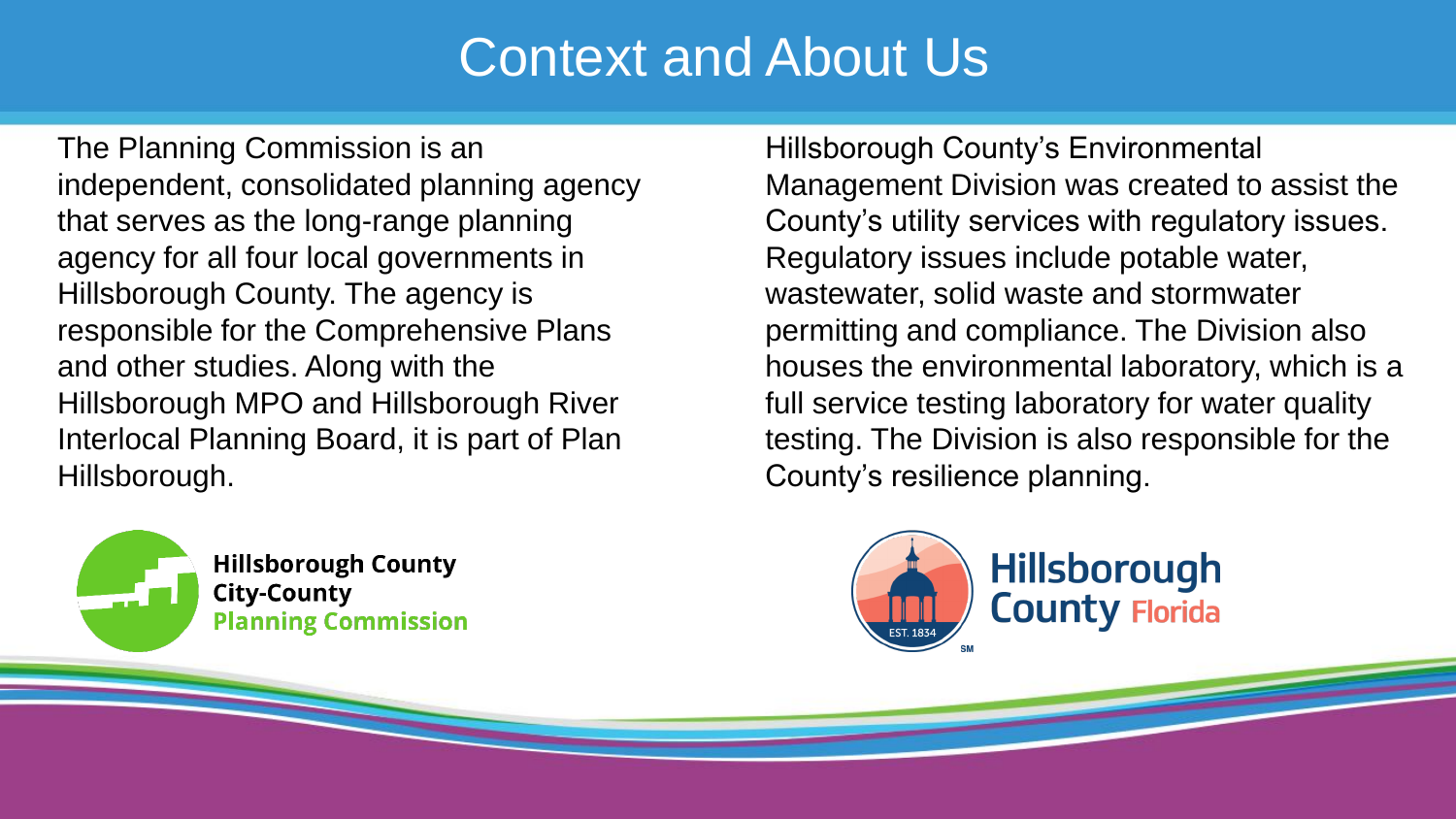# **Background**

- In 2020 working with 2008 Comprehensive Plan language (or earlier!)
- Stormwater Management, Sanitary Sewerage and Potable Water Elements are separate and siloed
- Other water resources language and maps found throughout various other Elements
- 200+ Goals, Objectives and Policies related to water – limited linkages to current aspects of technical implementation and today's County priorities
- **One Water** modernizes, streamlines and combines these components, creates a unified, one-stop Chapter for water resources in the plan





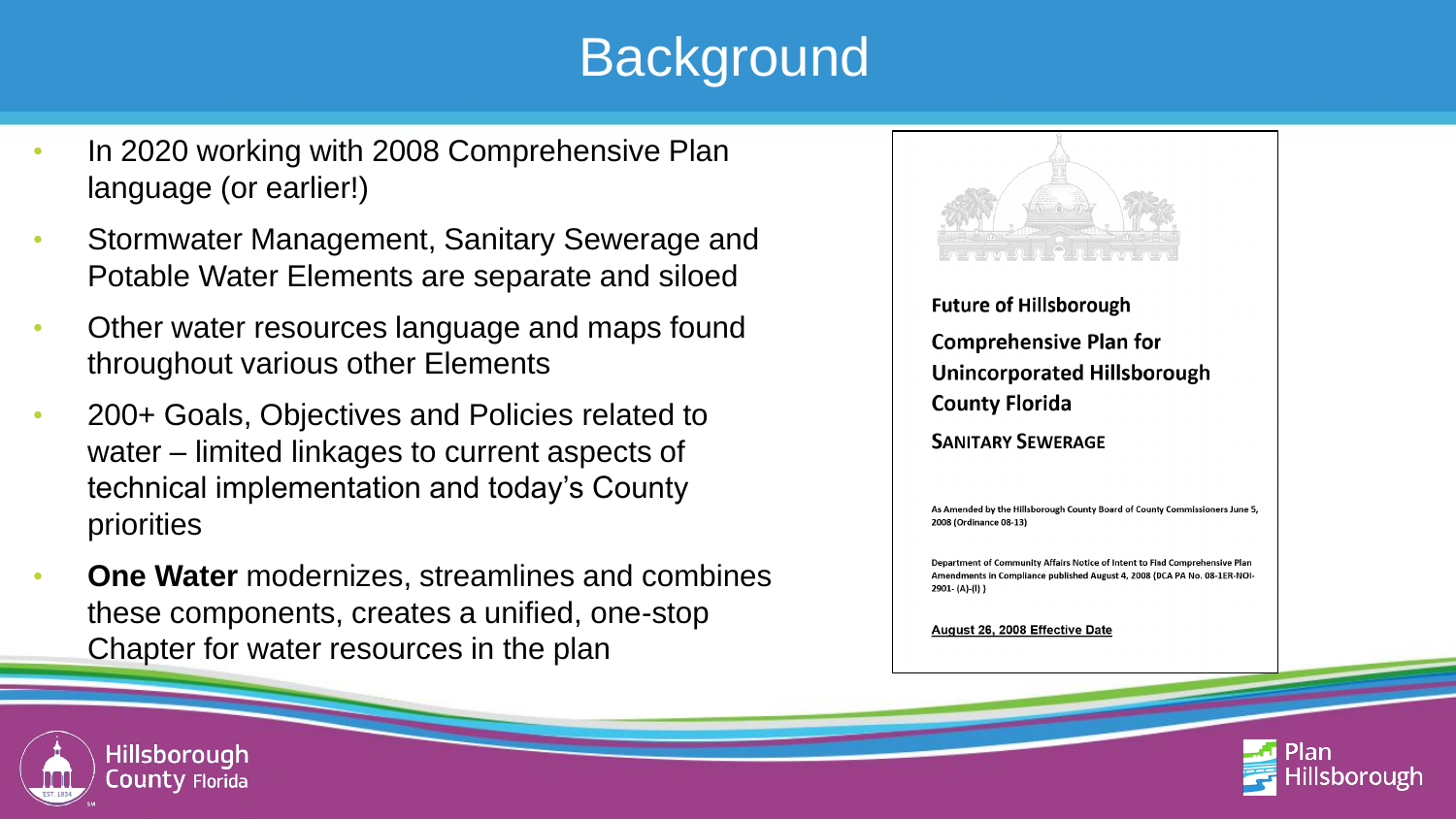# Background – County Technical Context

- Staff attempted to develop projects breaking down silos
- Senior Staff had a difficult time with internal processes including budgeting and project development
- Board developed a stronger interest in sustainability and resilience, which includes Integrated Water Resource Management concepts





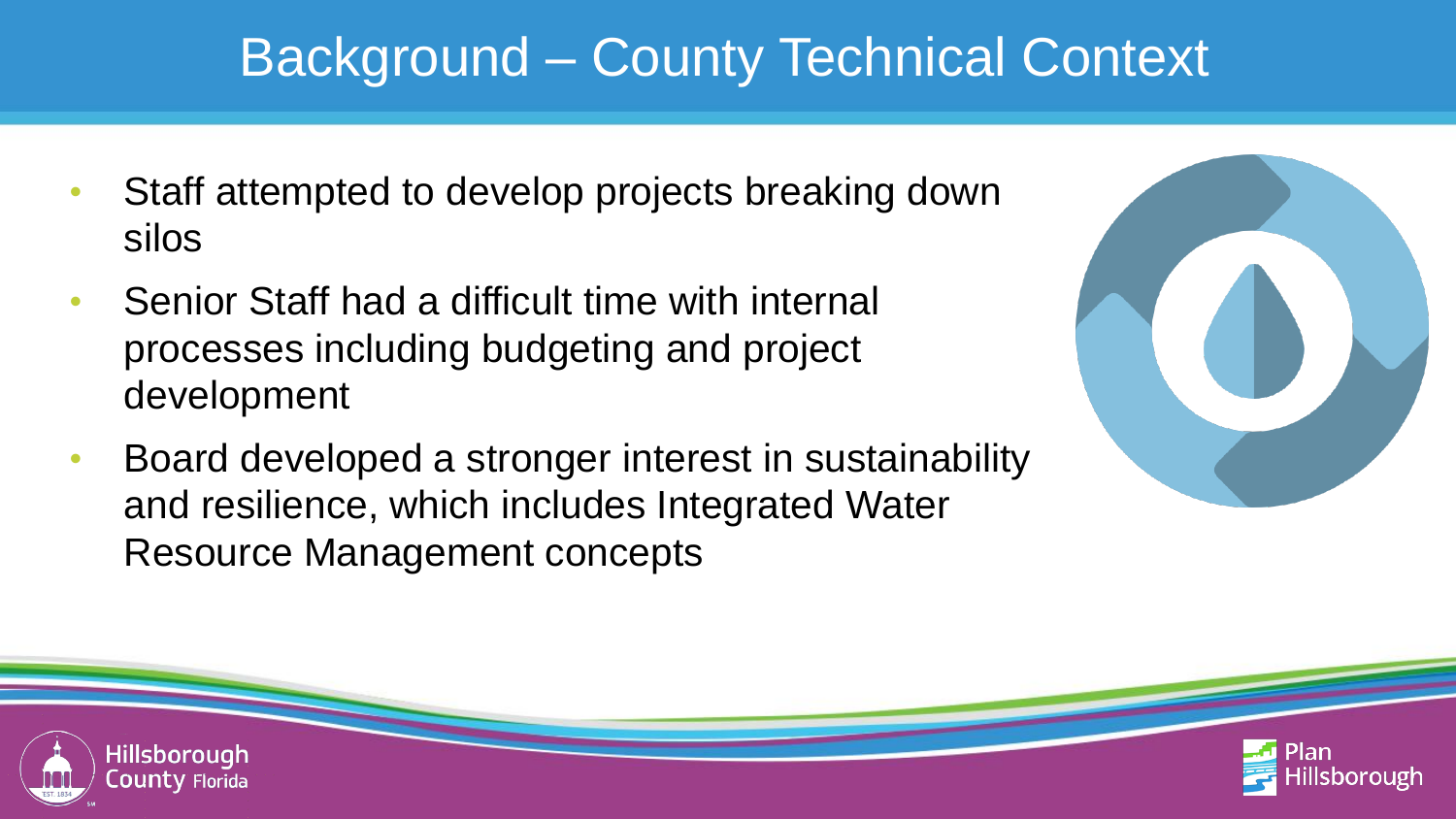### All Water is Related



*The Water Module*. Oxford, England: University of Oxford, 2018. https://upgro.files.wordpress.com/ 2018/03/water-module-student-resource-web.pdf.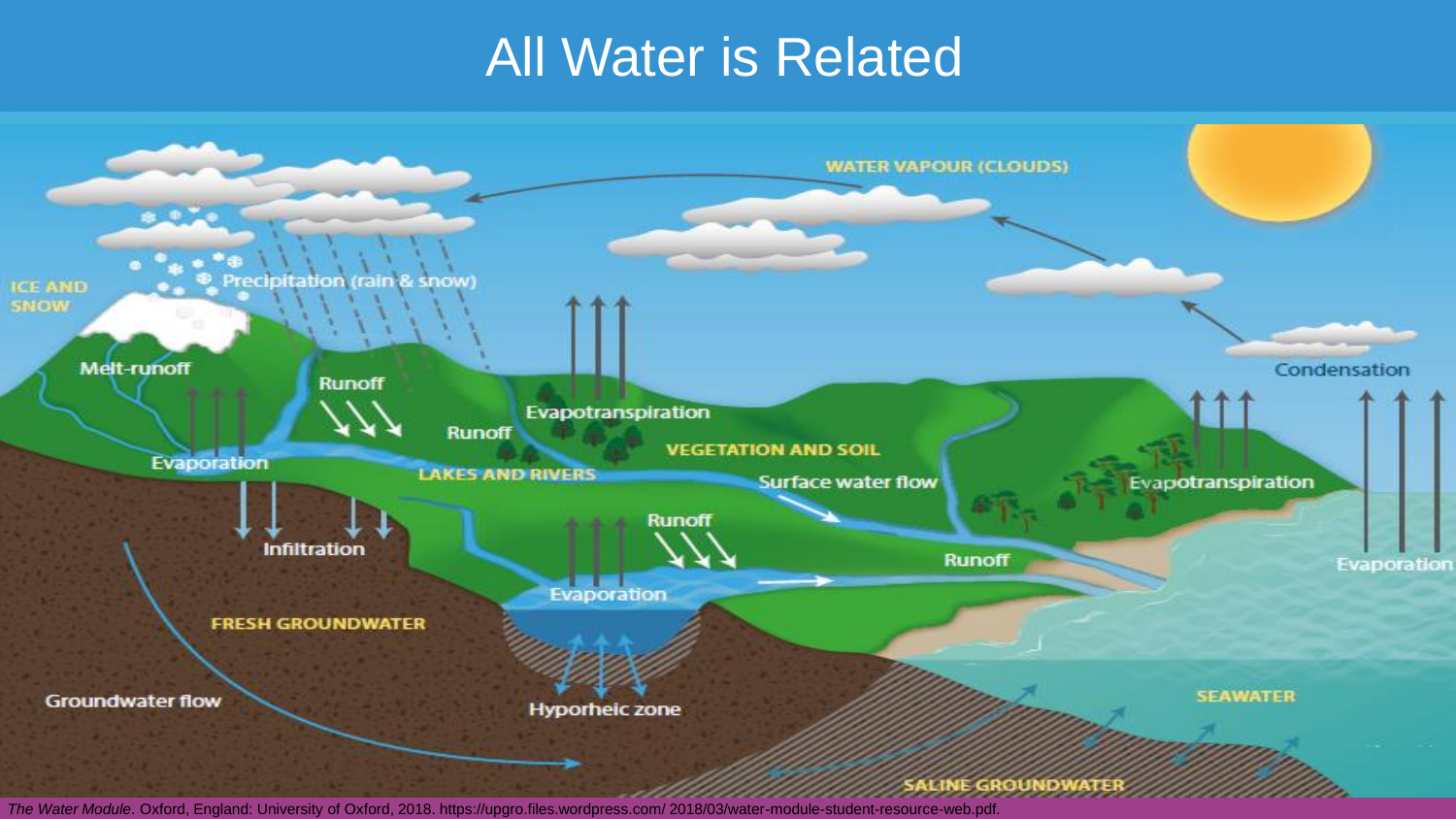# Project Goals

- Potential to be one of the first "One Water" Comprehensive Plan approaches in the country. Goals of the project:
	- Reflect the interrelated nature of water

**Hillsborough** County Florida

- Incorporate BOCC direction from a series of sustainable land use and planning workshops
- Provide a framework for new County initiatives
- Utilize best practices in planning and water resources management
- Coordinate water with other aspects of planning within the County
- Streamline and eliminate duplication, redundancy and inconsistencies
- Be an implementable document not a "shelf plan"



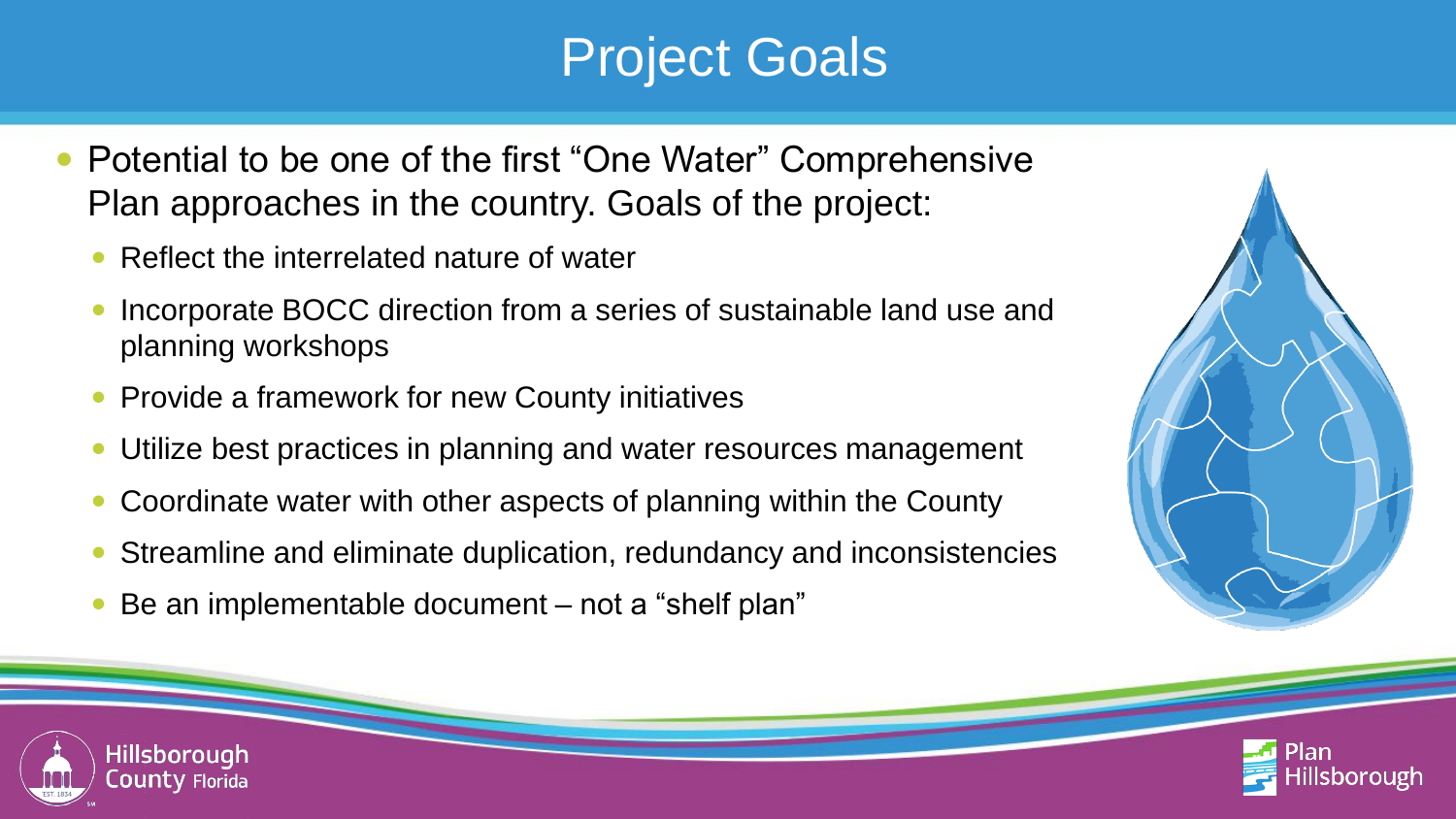## Implementation



**illsborough**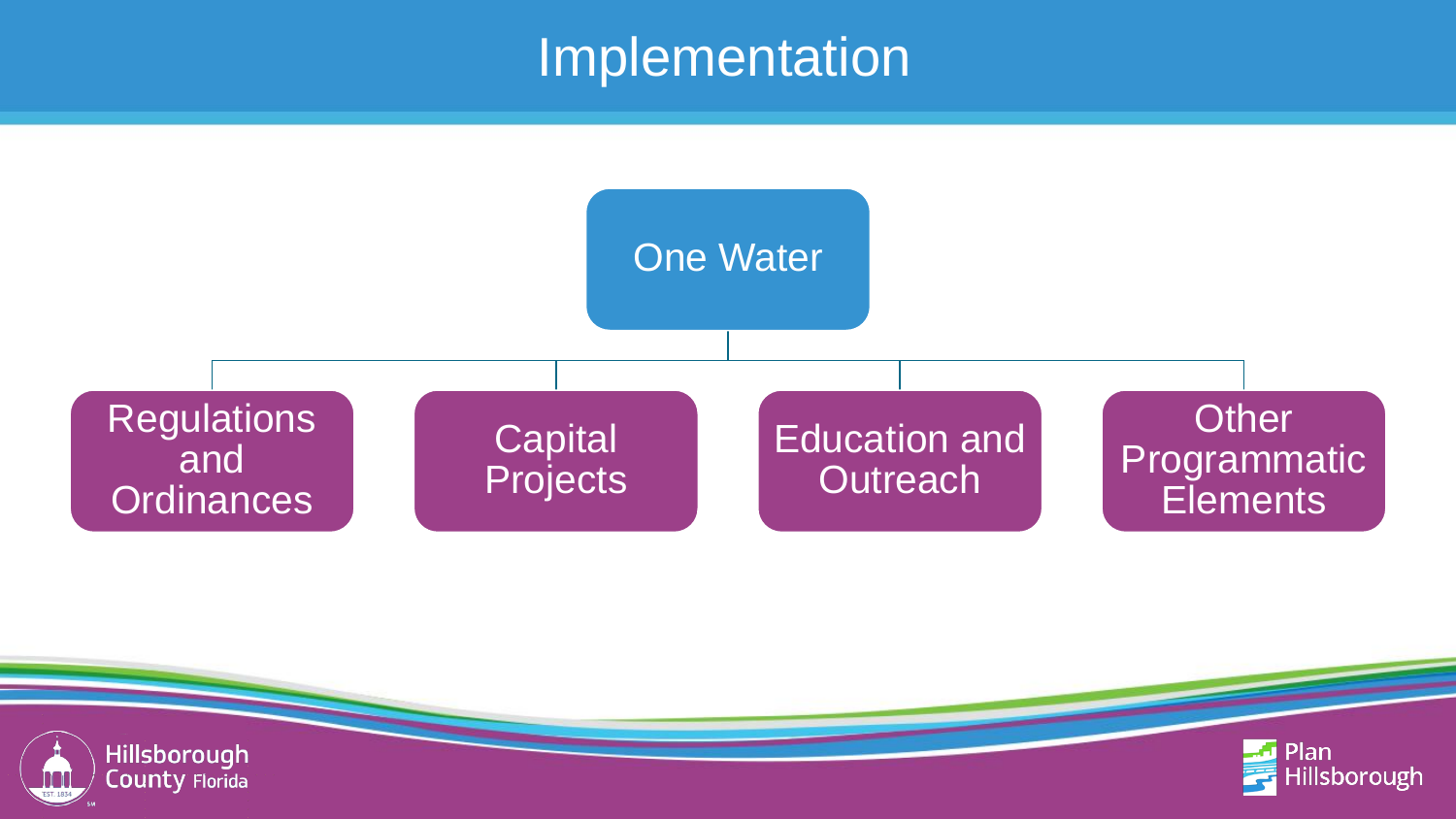## Collaborative Approach

#### • One Water Working Group

- Planning Commission, Water Resources Department, Environmental Management Division, Development Services Department and Engineering & Operations Department staff
- Bi-weekly meetings with multi-disciplinary staff
- Review and vet existing 200+ policies, examine best practices and draft One Water Chapter
- Senior Leadership Check-Ins
	- Evaluate drafts provide direction and guidance
- External Agency Coordination
	- Review drafts of language ahead of public release

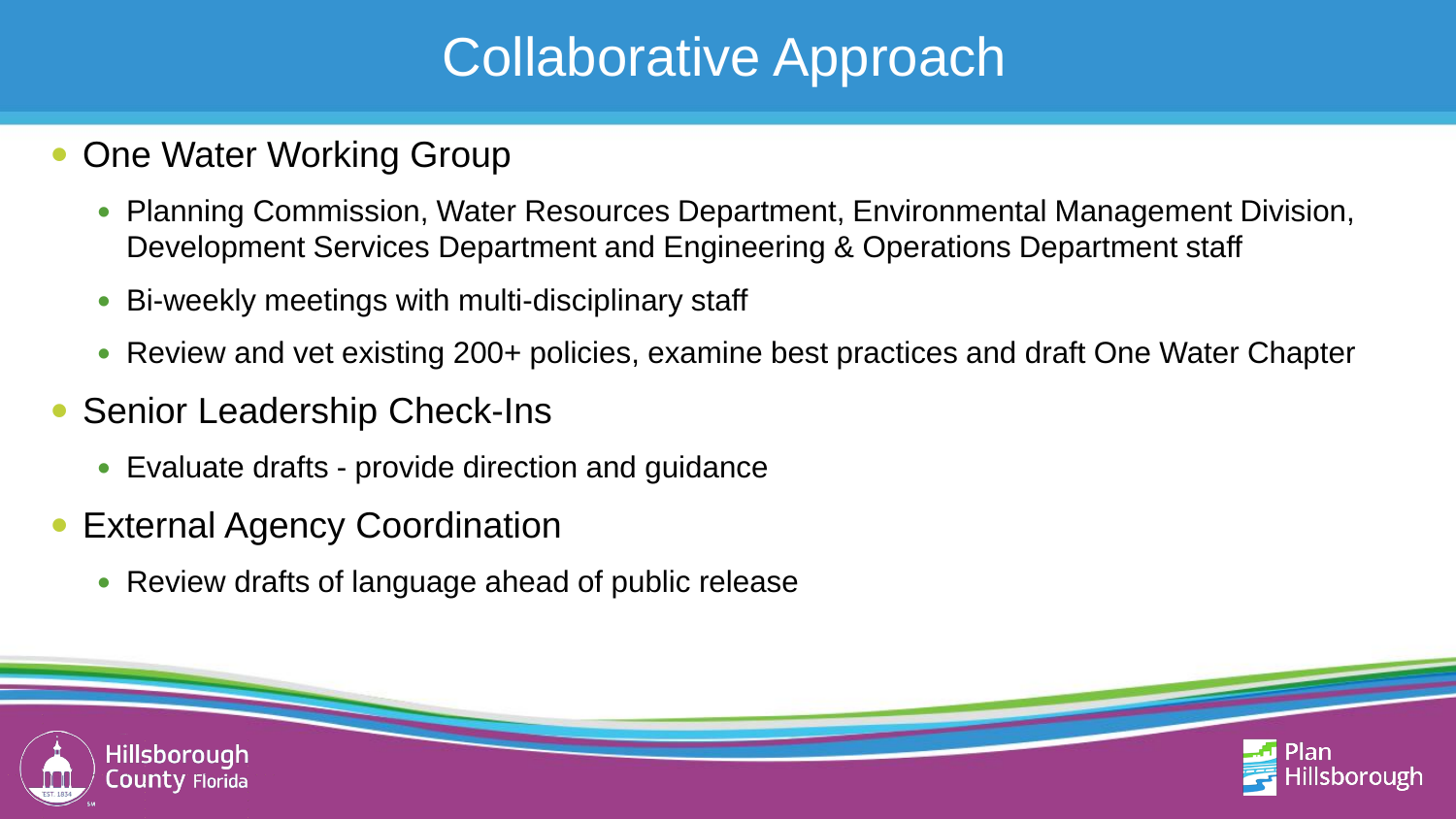## Considerations for Language Development

- What to keep from the current adopted plan?
- What are best practices, new initiatives or priorities of the community/BOCC direction that are not reflected?
- How can the Comprehensive Plan best serve as backing or framework for County initiatives? When does a programmatic objective rise to the level of needing to be in the Comprehensive Plan?
- How to arrive at the right "level" of language? Broad policy direction vs specifics
- How ensure expectations are set appropriately given financial limitations and competing interests?

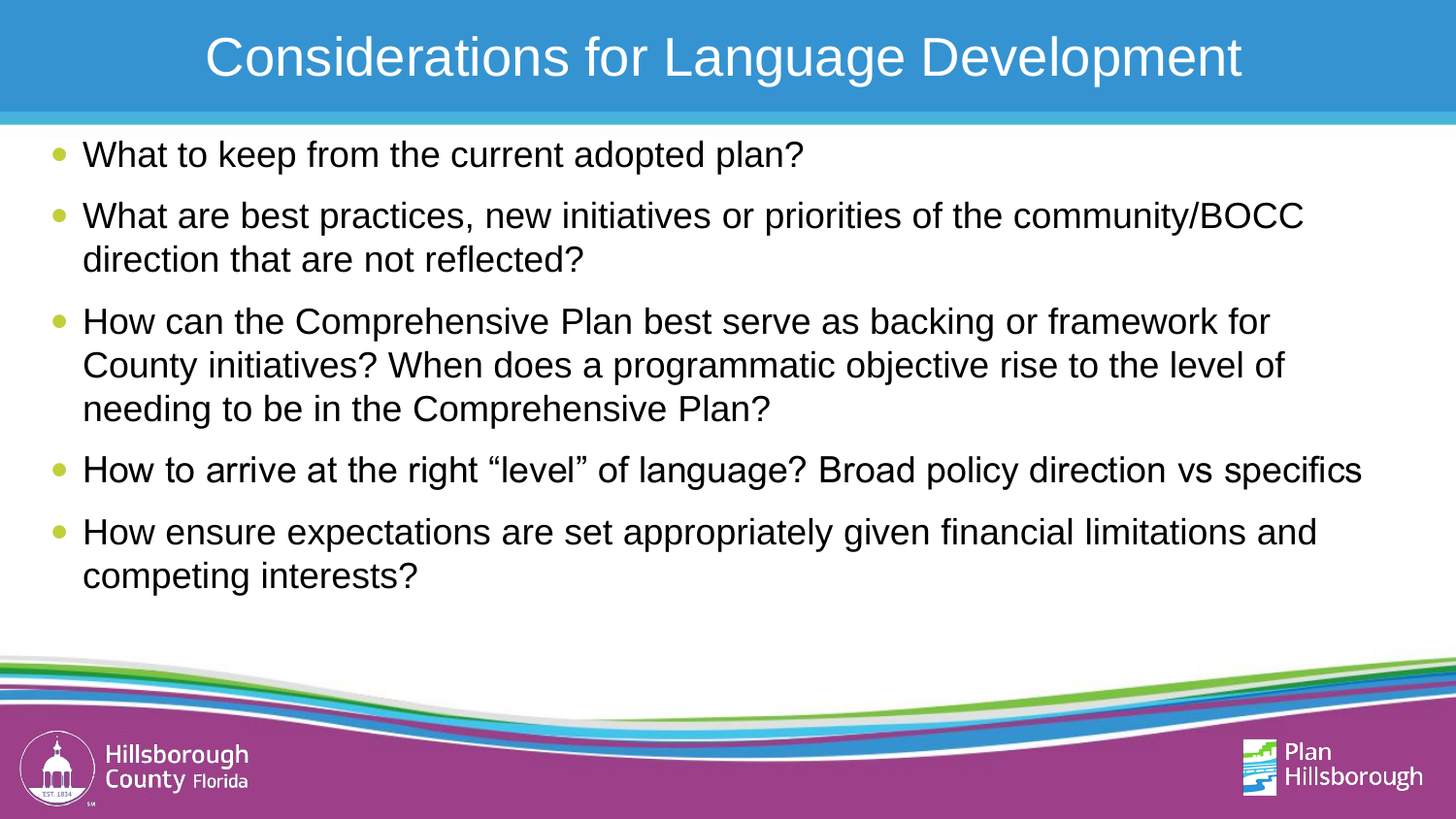Collaboration Benefits, Lessons Learned and Recommendations for Other Similar Projects

- Technical Expert Perspective
- Planner Perspective





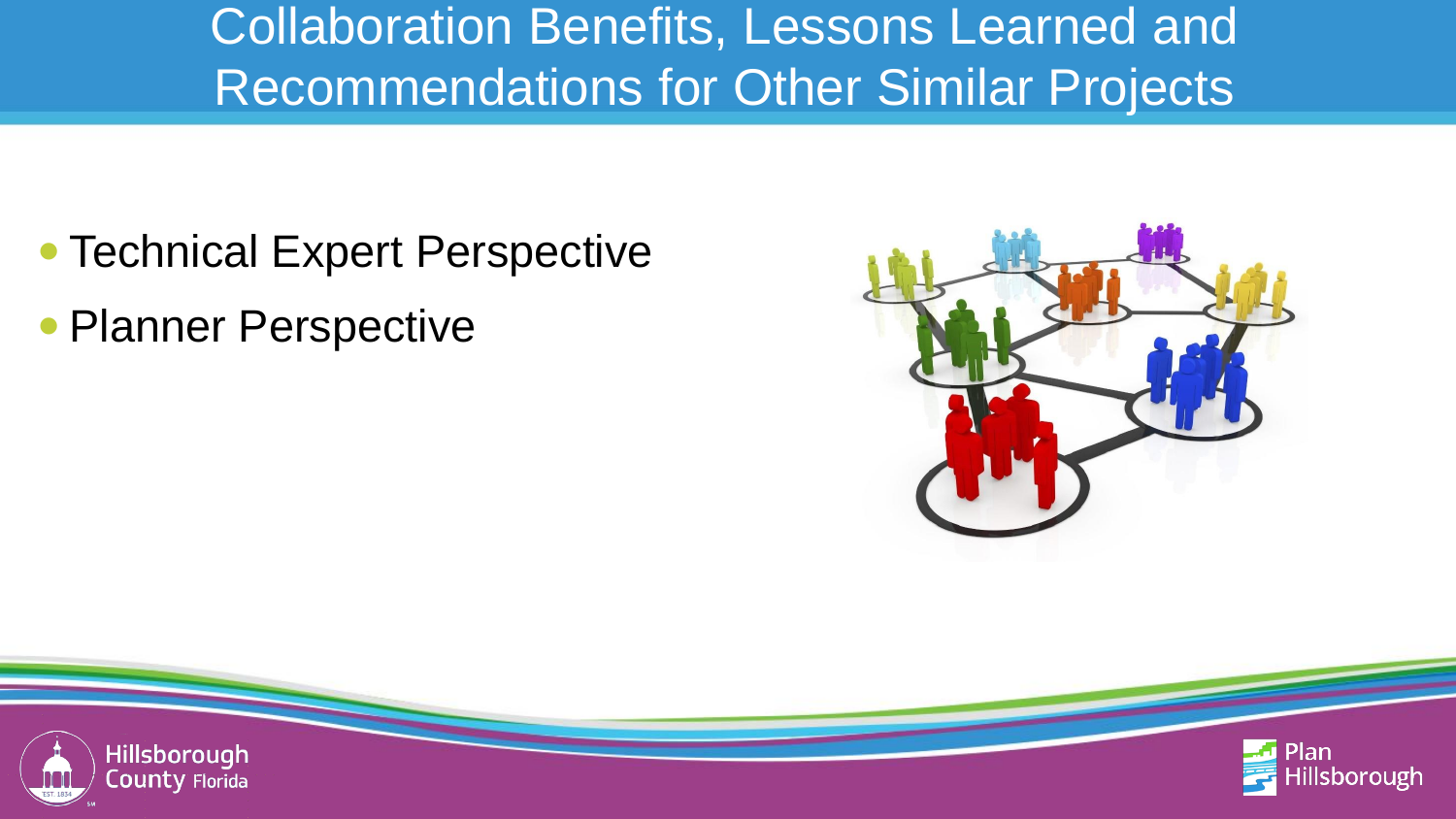## One Water Goals

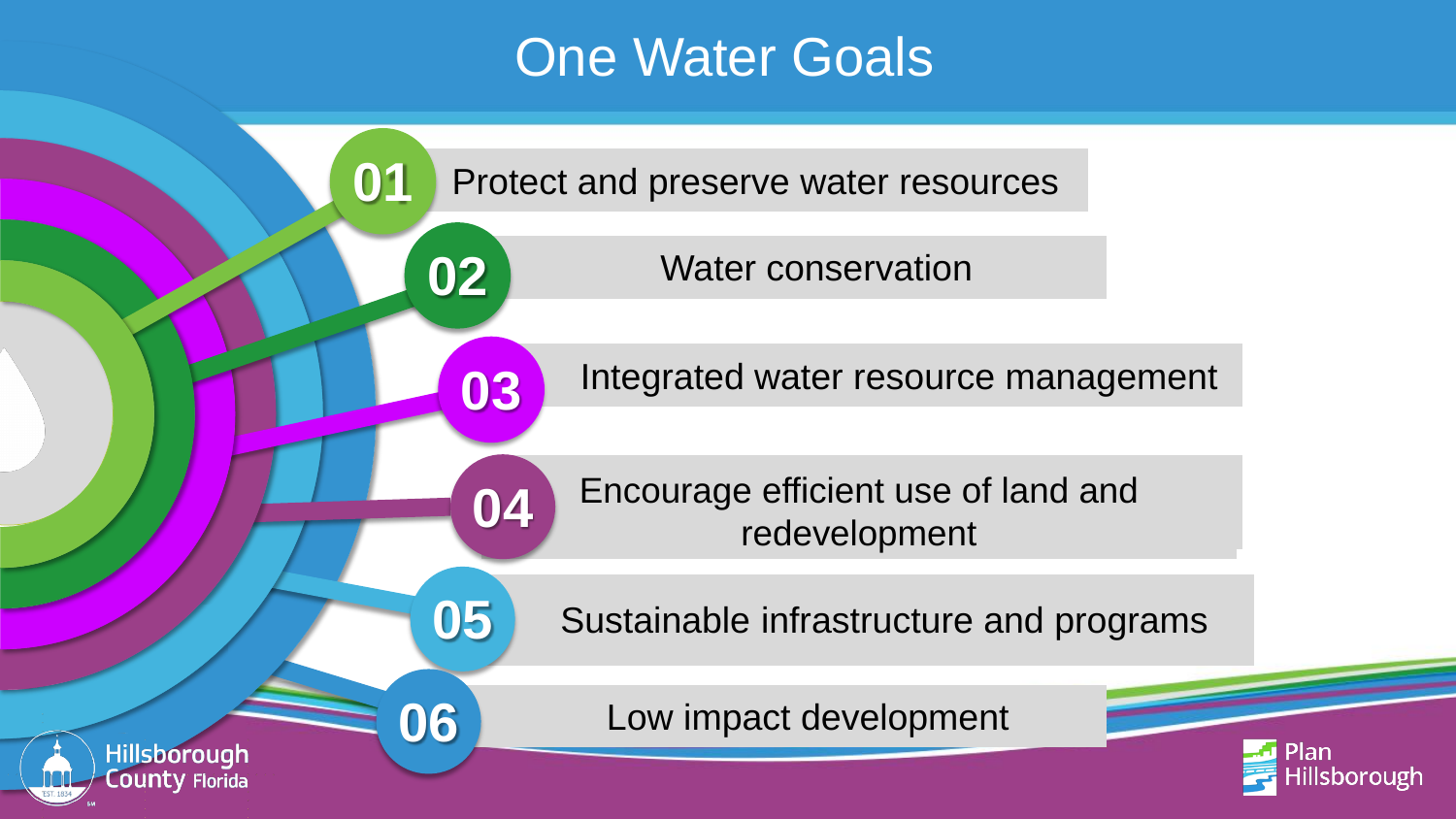## Stakeholder and Public Outreach

- Formal announcements, project website and virtual public outreach kickoff
- Reference documents created to enable greater transparency and stakeholder review
- Targeted outreach neighborhood associations, agricultural, building and environmental organizations
- Separate outreach meetings held with agricultural community, TBBA and EPC
- Outreach lessons learned

| Submit your feedback on One<br><b>Water</b> | First Name*<br>Last Name*<br>First<br>Last           |
|---------------------------------------------|------------------------------------------------------|
|                                             | Email *<br>Email<br>Comment, Feedback, or Question * |
|                                             | лÎ                                                   |
|                                             | $\Theta$ Submit<br>ø<br>$\mathbf{f}$                 |



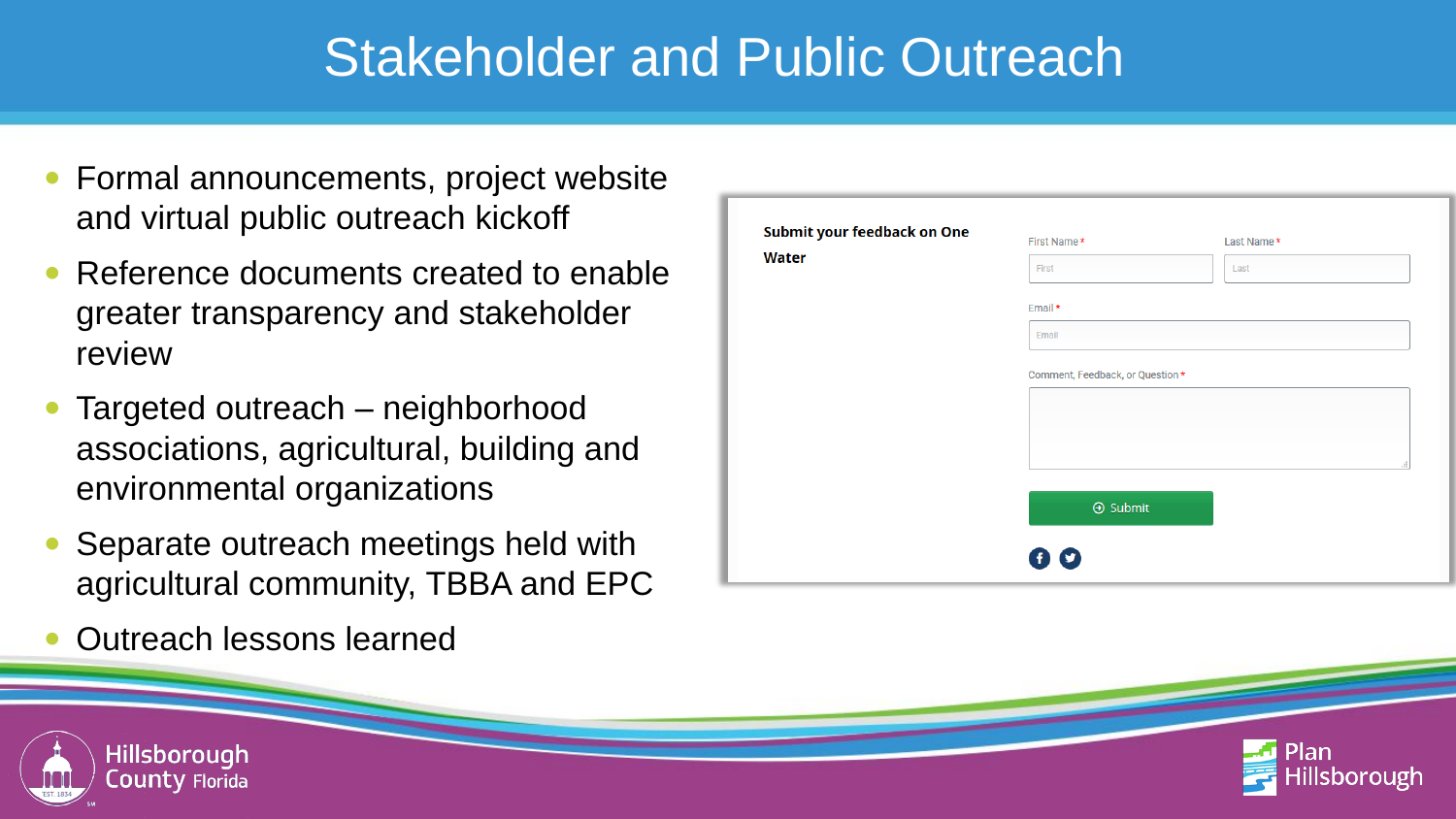## One Water and Planning - Resources

- <http://www.planhillsborough.org/one-water/>
- APA Water and Planning Network
- PAS Report Planners and Water
- Blueprint for One Water Environmental Research Foundation
- One Water Roadmap US Water Alliance
- APA Knowledgebase Integrated Water Resources Planning
- Comprehensive Plan Guidance for Water Resources Planning APA White Paper
- One Water Integrated Water Resources Planning County Planning Directors Association of Pennsylvania – One Water Task Force
- Integrating Water Into the Comprehensive Plan Colorado Pace Land Use Law Center
- One Water LA
- One Water San Francisco